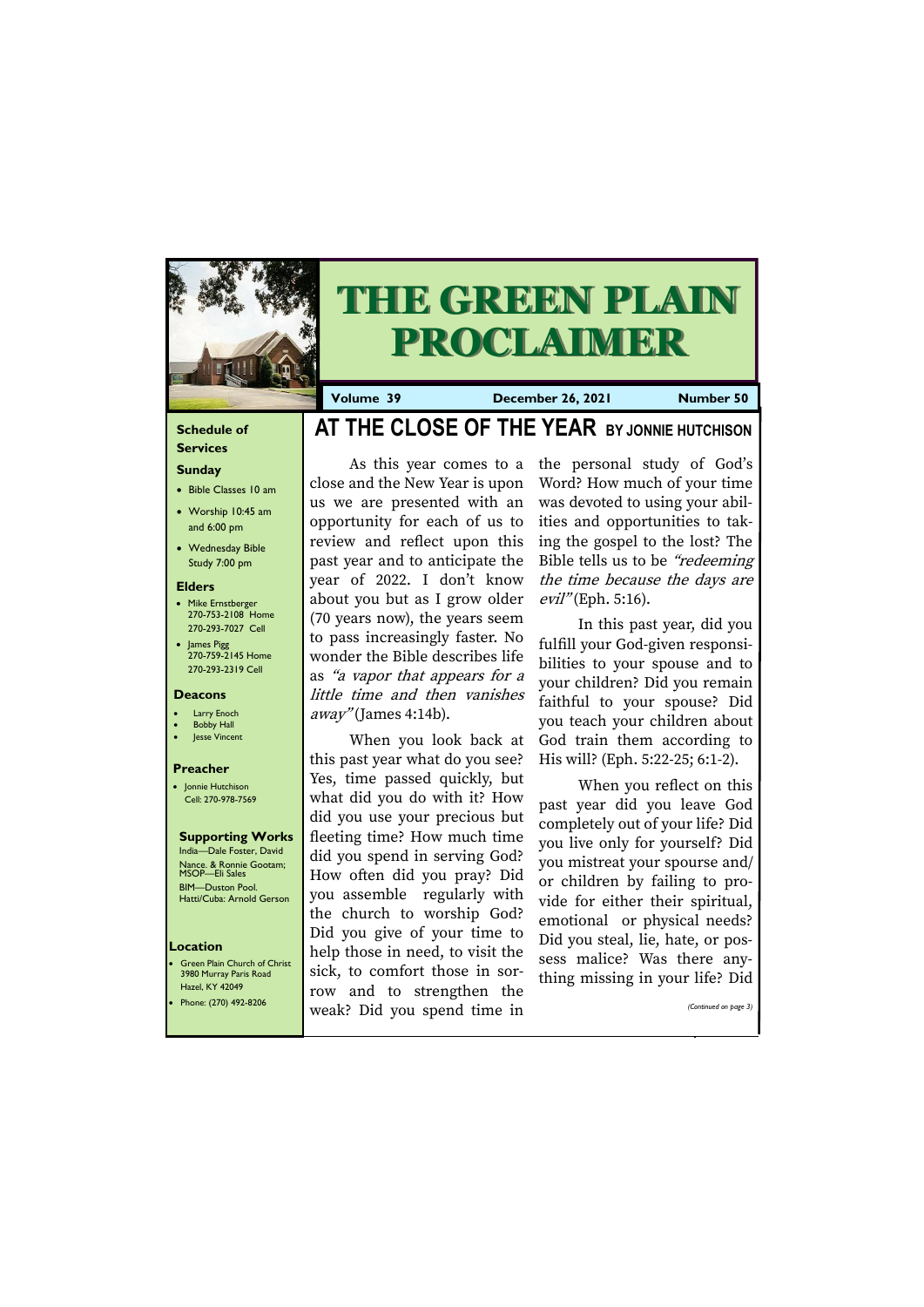# NEWS AND NOTES

*REMEMBER IN PRAYER: Green Plain members*: Peggy Jarvis, Joanne Barnes, Maxine Pool, Hayes and Marjorie Grady, Jim Fielder, Larry Enoch, and Mary and Jim Lowrie, Jesse and Mary Vincent. Vickie Canter will be receiving treatment in Louisville followed by radiation and Chemo treatments at Murray. Please pray that these treatments will be successful.

*Family and Friends:* Teresa Tacker, Bryan White, Kenneth Mizell, Dale Pentecost, Brett Wyatt (released from the hospital), Roger Rhoades, Joel White, Mary Lou Joseph, Jennie Pool. Nat and Rita Evans and Larry and Rose Wyatt. Pray for all those who lost loved ones, homes & their livelihood in the recent storm.

- **PANTRY ITEMS November 2021: 5—Stewed Tomatoes; 12—Spaghetti Sauce; 19— Tuna; 26—Apple Sauce.** Please bring any additional items you wish for the "blessing box" which is located next to the breezeway on the north side of the building.
- **December 2021 Anniversaries:** 17—Mary & Jesse Vincent; 22—Marjorie & Hayes Grady; 17-Debbie & Mike Ernstberger; **Birthdays:** 7-Mike Ernstberger; 9—Debbie Ernestberger; 12—Wanda Barrett (Murray Paris Rd); 12—Jesse Vincent; 17—Marie Wyatt; 18-Wanda Barrett (Green Plain RD); 16– Cody Canter; 21—Larry Enoch; Please let us know if we have left anyone out.
- *ENROLL IN A FREE BIBLE CORRECSPONDENCE COURSE. Send your name and complete mailing address and phone number to Green Plain church of Christ 3980 Murray Paris RD Hazel, KY 42049 or email your request to greenplaincoc@gmail.com.*
- **"Do not ask GOD what He can do for you, but ask GOD what YOU can do for Him."**

# **Page 2**

# **THOSE TO SERVE DECEMBER 2021**

**Announcements: Chad Canter Preside at Lord's Table AM: James & Chad Preside at Lord's Table PM: 5th-James; 12th-Chad; 19th-James; 26th Chad.**

**Opening Prayer AM 5th-Jim Lowrie; 12th-Mike Ernstberger; 19th-Jonnie Hutchison; 26th-Bobby Hall.**

# **Closing Prayer PM**

**5th-Roy Wyatt; 12th-Dave Thompson; 19th-Perry Jarvis; 26th-Junior Morris** *LESSONS TODAY*

**Bible Study-10 AM** *The Book of Acts*

**Song Leaders: AM-Perry; PM-Mike; WED-Chad Count Contribution: James & Chad Wednesday Bible Class** *A Study of 1 John*

# **Worship**

**10:45 am***— "What Jesus Teaches Us About Humility"*

> *6 pm***— To Be Announced**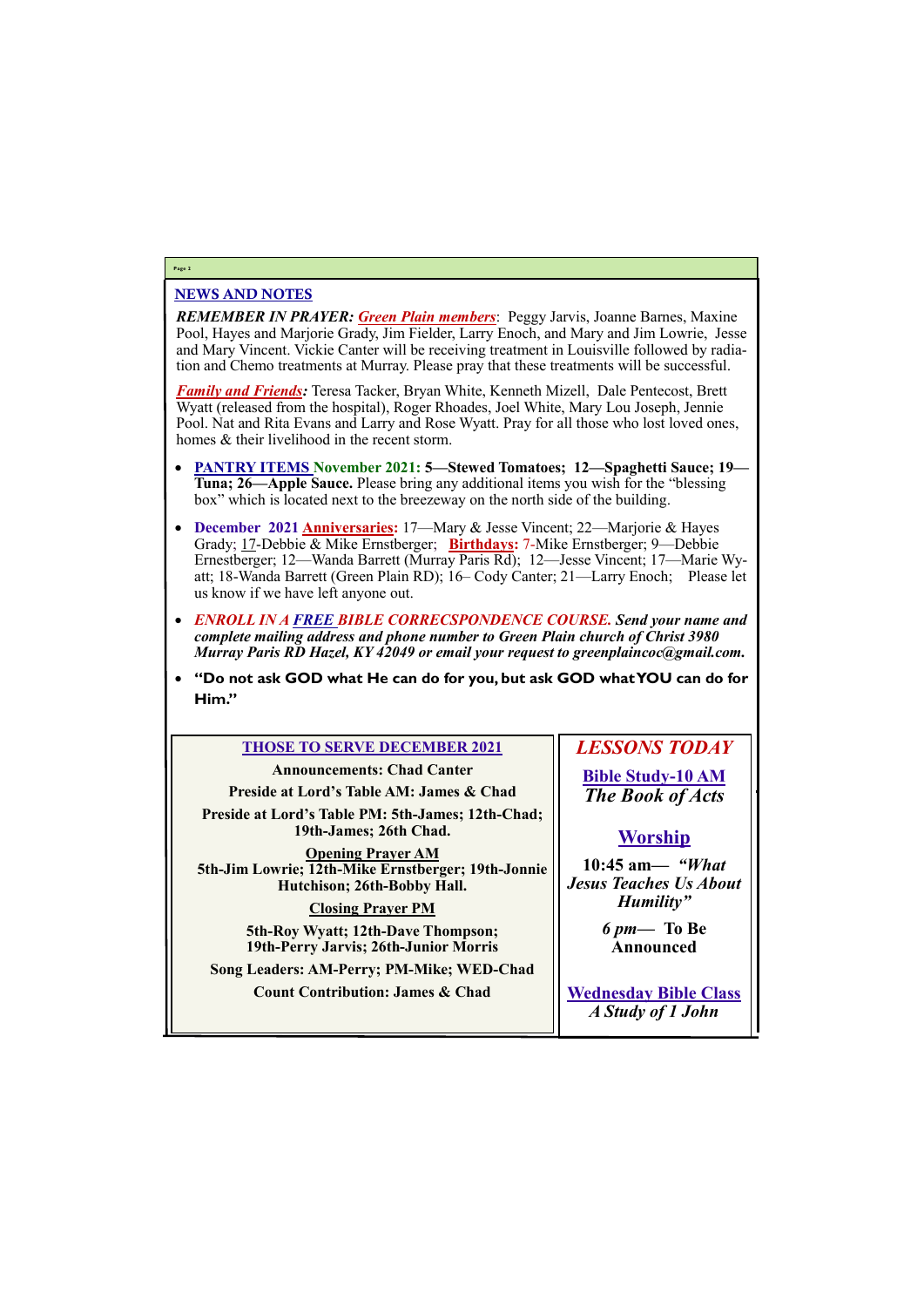**Page 3**

you serve God or the devil? You ca not serve both at the same time (Matthew 16:24).

be "doers of the Word and not hearers  $only''$  (James 1:22).

As you reflect on this past year do you see any room for improvement? Do you see things that need to be changed to make this next year better for you and for those over whom you have an influence? If we are honest with God and with ourselves, each of us will answer "yes, there is room from improvement. There are things I need to change." However, simply acknowledging these needed changes without doing anything about them will accomplish nothing. We must

Dear reader, look back and see what you need to change in your life. Then use this New Year as an opportunity to make those changes, conforming to the will of God, living a life of faithful service to the Lord and making the necessary preparation to exist eternally with Him in heaven. If you do, you will find that you are living a happier, more fulfilling and hopeful life. May God bless you in the New Year with "the peace of God, which surpasses all understanding, {which} will guard your hearts and minds through Christ Jesus." (Philippians 4:7)

#### *(Continued from page 1)*

# **A NEW YEAR, A NEW BEGINNING By Gary L. Hutchens**

Anymore, the expression *"time* kind accountable for the way they have flies" seems like an understate-*(Continued on page 4)*

As a very young child it seemed as though a year was almost an interminable period of time. The school year, especially, seemed as though it would never end. Through my teen years time continued to drag. At eighteen or nineteen it seemed as though I would never get to be twenty one, a full fledged *legal* adult. That was something of a contradiction to me since, by the time I turned twenty one, I had already been married for two and one half years, been working and operating in an adult world for three years and had been in military service for over two years. But once I became legal the years seemed to click off ever more quickly.

ment. Some of that sense may be due to the continuing emphasis that our culture places upon speed. We're always seeking ways to do things faster. However, as we cut down production time, we simply fill the time we save with more tasks. As we accomplish more, we're always seeking ways to accomplish more yet, a never ending cycle that seems to wind itself around our necks in an ever tightening noose.

But time is moving quickly, and each passing year brings each of us closer to the day when our personal time on this earth will be over. More important, each day brings us closer to that day of reckoning when God will hold all man